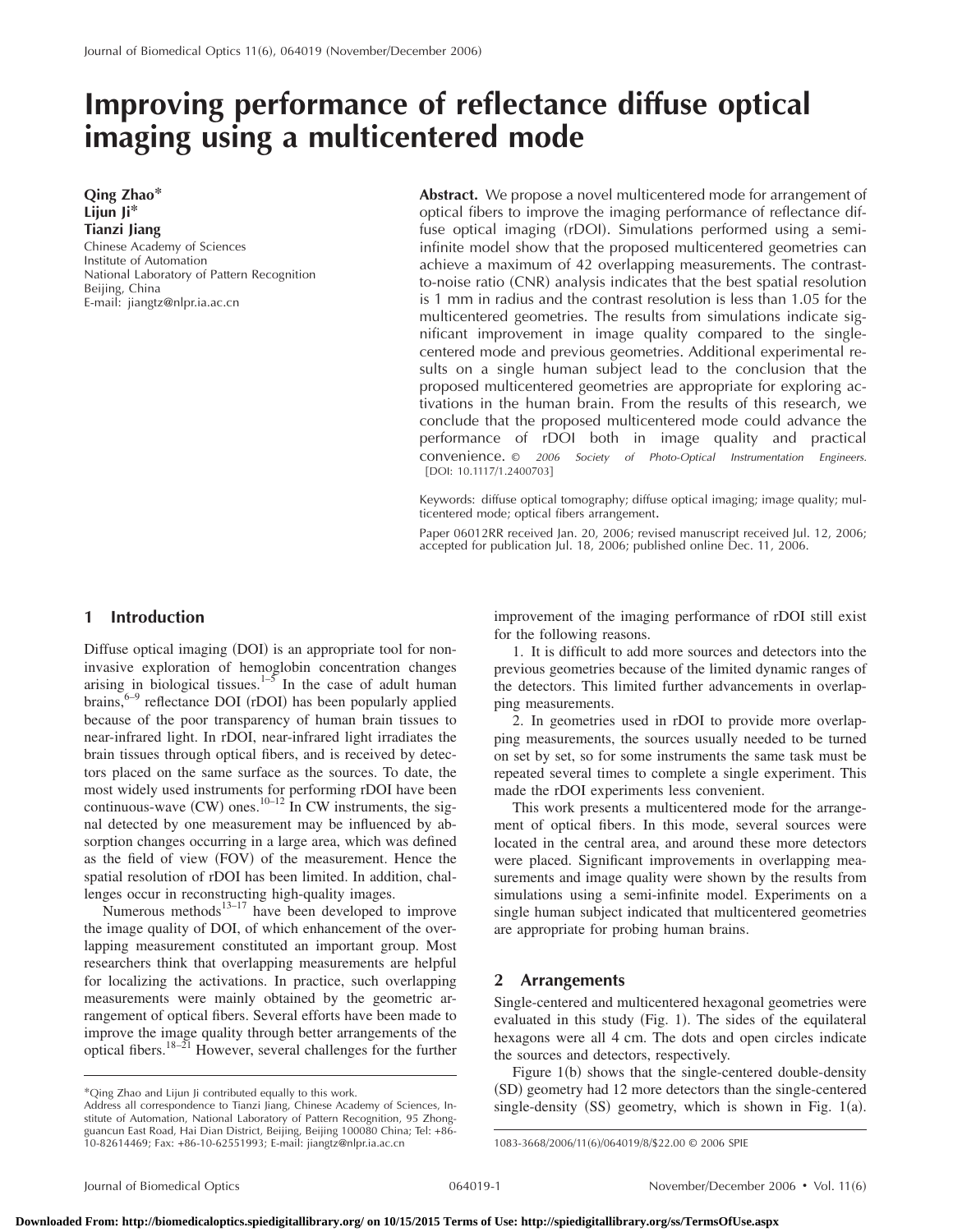Zhao, Ji, and Jiang: Improving performance of reflectance diffuse…



Fig. 1 (a) Single-centered single-density (SS) geometry, (b) single-centered double-density (SD) geometry, (c) multicentered single-density (MS) geometry, and (d) multicentered double-density (MD) geometry. The sources and detectors are indicated by dots and open circles, respectively.

Detector 13 in the SD geometry was located 5.8 mm below the top edge and was equidistant from detectors 1 and 2. The other 11 detectors were similarly located.

The multicentered geometries included multicentered single-density (MS) and multicentered double-density geometries (MD). They were formed by adding six more sources to the SS and SD geometries, respectively. As shown in Figs.  $1(c)$  and  $1(d)$ , sources 2 were located on the lines defined by sources 1 and detectors 1, and were 1.15 cm away from the centers of the hexagons. The other five sources were placed in the same way.

In the MD geometry, the required dynamic ranges for every detector shown in Table 1 were all within the 60-dB dy-

**Table 1** The maximal to minimal separation ratios, and the required dynamic ranges to maintain an SNR of 100 for every detector in the proposed MD geometry.

| Detector<br>number | Maximal<br>separation<br>(cm) | Minimal<br>separation<br>(cm) | Max/min<br>ratio | Signal<br>decrease<br>(dB) | Required<br>dynamic<br>range<br>(dB) |
|--------------------|-------------------------------|-------------------------------|------------------|----------------------------|--------------------------------------|
| 1,3,5,7,<br>9.11   | 4.62                          | 2.31                          | 2.00             | 23.79                      | 43.79                                |
| 2,4,6,8,<br>10,12  | 5.03                          | 3.06                          | 1.65             | 19.51                      | 39.51                                |
| 13 to 24           | 4.16                          | 2.00                          | 2.08             | 23.05                      | 43.05                                |

namic range of our CW5 instrument (TechEn, Milford, MA). In the proposed geometries, each detector could receive signals from all of the sources, so the measurements achieved in the four geometries were SS - 12, SD - 24, MS - 84, and MD - 168. The imaging regions of the four geometries were the regions covered by the hexagons, and the pixel sizes were  $1 \times 1$  mm.

## **3 Theories**

## **3.1** *Forward Model*

A semi-infinite model with an absorption coefficient of 0.1 cm−1 and a reduced scattering coefficient of 10 cm−1 was used in the simulations. The sources and detectors were placed on the air/tissue surface in the model, and the forward matrix  $\vec{A}$  was calculated by the Rytov approximation.<sup>22,23</sup> Absorbers were located in the model. The referenced photon fluencies  $(\Phi_0)$  were simulated in a semi-infinite model, and the measured photon fluencies  $(\Phi)$  were calculated with absorbers located using the following equation:

$$
\phi = \phi_0 \exp(A^* \Delta \mu_a). \tag{1}
$$

Here *A* is the forward matrix, and  $\Delta \mu_a$  is the change in absorption coefficients after the absorbers are located. Gaussian noise was added to the simulated data to achieve an approximate signal to noise ratio (SNR) of 1000. Then, the changes in optical density  $(\Delta OD)$  were calculated applying the following equation: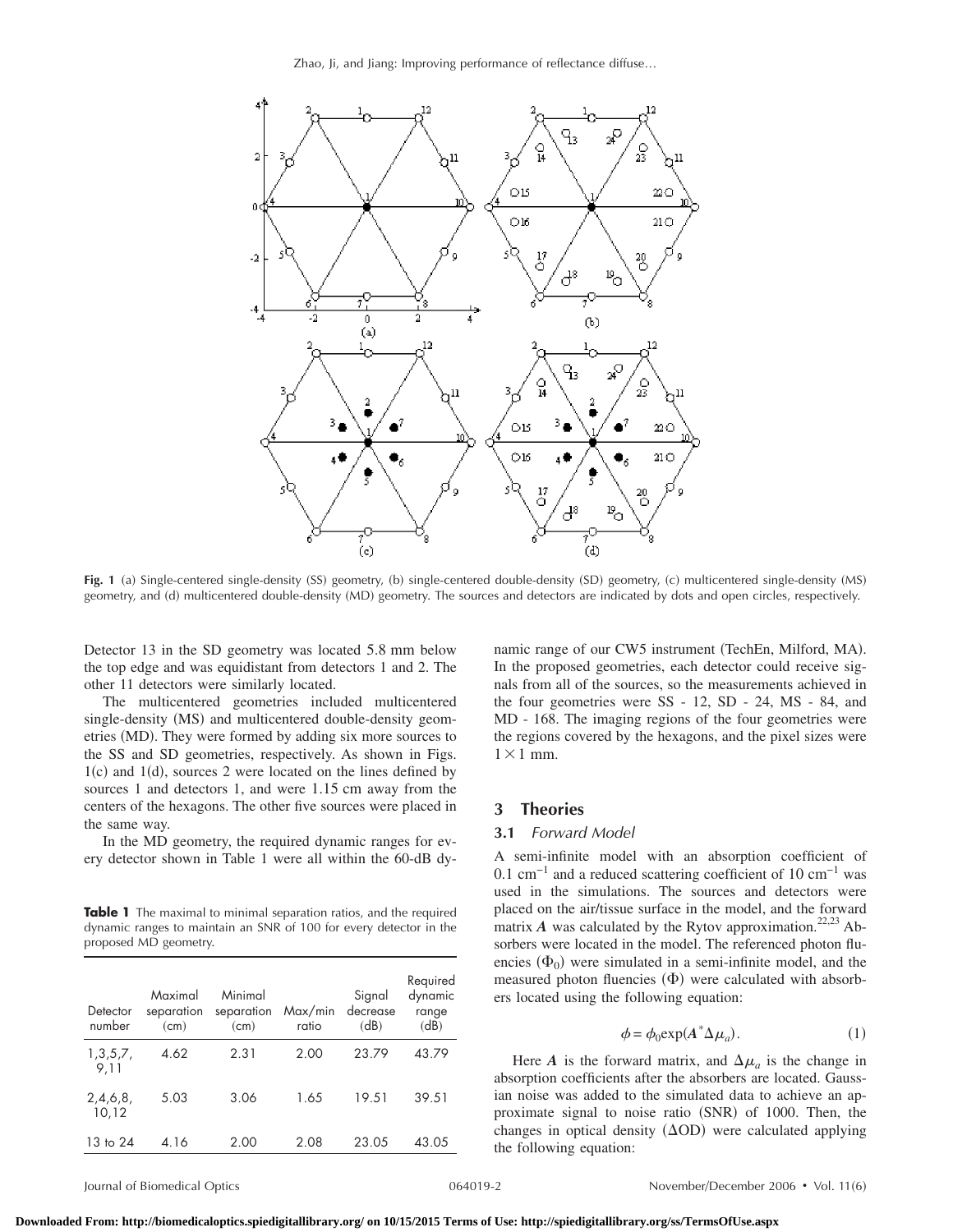$$
\Delta OD = -\ln(\phi/\phi_0). \tag{2}
$$

Let *y* represent  $\Delta$ OD and *x* represent the changes in absorption coefficient  $(\Delta \mu_a)$  at each pixel. We could rewrite the forward problem in the form *y*=*Ax*.

#### **3.2** *Image Reconstruction*

The image of  $\Delta \mu_{q}$  was reconstructed by the Tikhonov regularization method: $^{22-24}$ 

$$
\hat{x} = A^T (AA^T + \alpha I)^{-1} y. \tag{3}
$$

The parameter  $\alpha$  in the equation was used to restrain the sensitivity of  $\Delta \mu_a$  to the measurement noise. The noise in the simulated data was random, and hence, an L-curve method was performed to ascertain the best  $\alpha$  for the reconstruction.25–27

# **4 Methods for Image Quality Evaluation**

### **4.1** *Contrast-to-Noise Ratio Analysis*

The contrast-to-noise ratio (CNR) indicated whether the object could be clearly seen in the reconstructed image. $28,29$  To calculate the CNR, the reconstructed image was divided into two parts, which were a region of interest (ROI) and a region of background (ROB). In the reconstructed image, the ROI was the region possessing the same location, shape, and size as the located object, while the ROB was defined as the residual. In this case, the mean values and variations of the reconstructed absorption coefficients over the ROI and ROB were calculated and the CNR was obtained by the equation:<sup>29</sup>

$$
CNR = \frac{\mu_{ROI} - \mu_{ROB}}{[w_{ROI}\sigma_{ROI}^2 + w_{ROB}\sigma_{ROB}^2]^{1/2}},
$$
(4)

where  $w_{\text{ROI}}$  is the noise weight of the ROI, defined by dividing the area of the ROI by the area of the whole image, and  $w_{ROB} = 1 - w_{ROI} \cdot \mu_{ROI}$  and  $\mu_{ROB}$  are the mean values of the objects and background regions in the reconstructed images, and  $\sigma_{\text{ROI}}$  and  $\sigma_{\text{ROB}}$  are the standard deviations.

## **4.2** *Shape Analysis*

The objects located in the model used in this work were all circular. However, the reconstructed objects were usually irregularly shaped. We believe that the regularity of the reconstructed objects served as another important criterion for judging the image quality. We defined the reconstructed objects as the pixels with values above the half maxima in the reconstructed images. The inscribed circles and the circumcircles of the reconstructed objects were then estimated. The circular ratio (CR) values were calculated with the following equation:

$$
CR = \frac{R_{\text{ins}} - R_{\text{cir}}}{R_{\text{ins}}},
$$
\n(5)

where  $R_{ins}$  is the radius of the inscribed circles, and  $R_{cir}$  the radius of the circumcircles.

#### **5 Simulation Results**

In this section, we first compare the imaging performance of the multicentered geometries with the single-centered ones.



**Fig. 2** Overlapping maps for the (a) SS, (b) SD, (c) MS, and (d) MD geometries.

Then, we show that our proposed multicentered geometries can achieve good image quality both in depths of 1.5 and 2.0 cm. Finally, we reveal the advancement in imaging performance by our multicentered geometries compared with previous geometries.

## **5.1** *Comparison of Multicentered Geometries to Single-Centered Ones*

#### **5.1.1** *Improvement in overlapping measurements*

We monochromized the sensitivity matrix of the measurements at a depth of 1.5 cm with corresponding half-maxima. The number of overlapped FOVs at each pixel was counted afterward, and the achieved overlapping maps for the four geometries are shown in Fig. 2. The maximum overlapping measurements for the single-centered geometries were 3 and 6, while the multicentered ones were 19 and 42. The overlapping measurements in the center areas of the geometries were higher than those of the peripherals, as shown in Fig. 2. To fully evaluate the image quality of the geometries, we chose two positions: position 1 in the centers and position 2 in the peripheries. As seen in Fig. 2, the distances between all the positions 2 and the positions 1 were 25 mm.

The first four columns of Table 2 show the mean overlap-

**Table 2** The first four columns show the mean overlapping measurements within 7.5 mm in radius around position 1 and position 2 for the four geometries. Columns five and six were obtained by dividing columns two and four by columns one and three, respectively. Columns seven and eight were the quotients obtained by dividing columns three and four by columns one and two, respectively.

|  |  |  | SD/ MD/ MS/ MD/<br>SS SD MS MD SS MS SS SD     |  |
|--|--|--|------------------------------------------------|--|
|  |  |  | P1 1.29 3.07 17.20 35.51 2.38 2.06 13.33 11.57 |  |
|  |  |  | P2 1.01 1.47 7.74 11.71 1.46 1.51 7.66 7.97    |  |

Journal of Biomedical Optics 064019-3 November/December 2006 Vol. 116-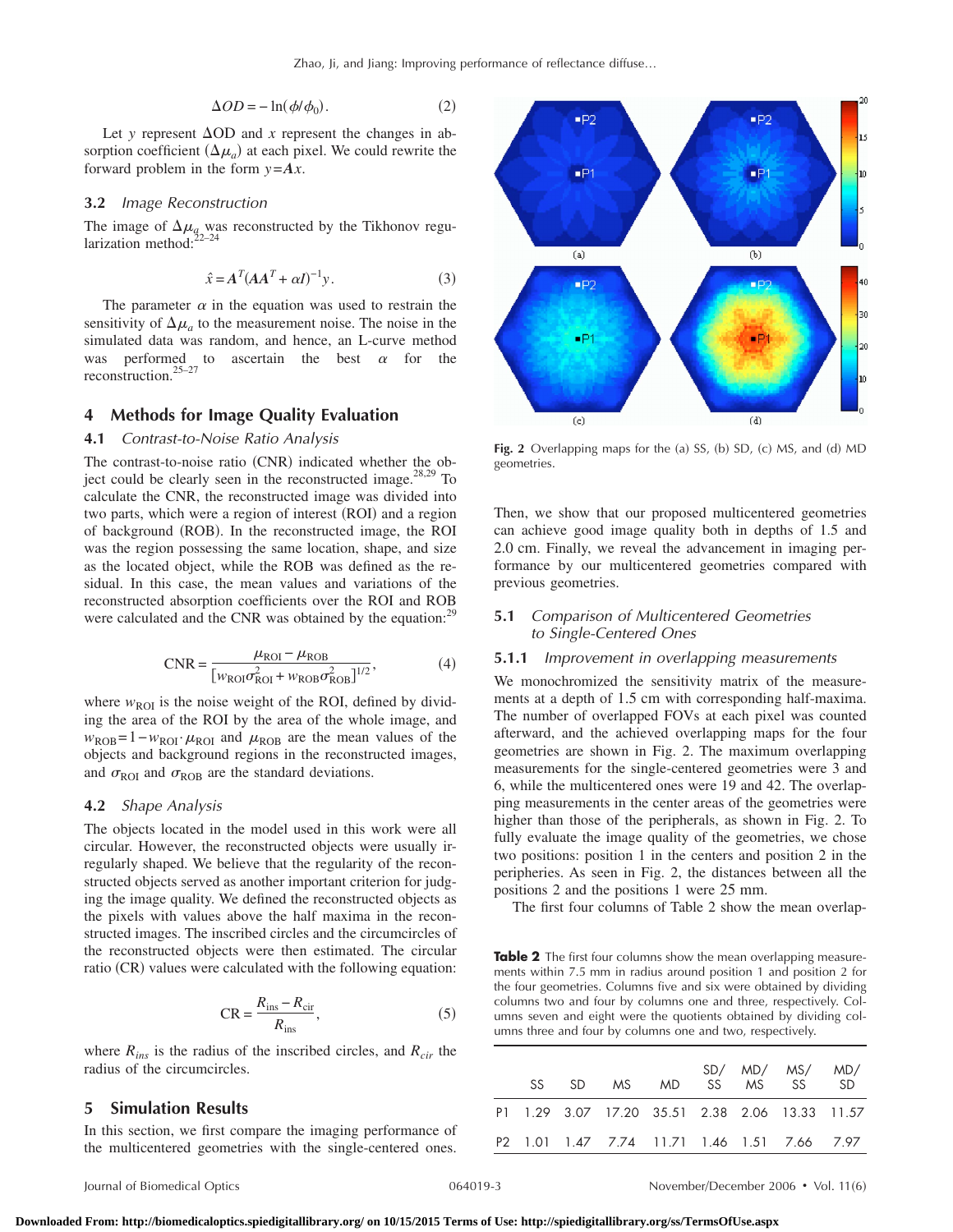

**Fig. 3** CNR maps for the (a) SS, (b) SD, (c) MS, and (d) MD geom-<br>etries in position 1. **Fig. 4** CNR maps for the (a)

ping measurements within 7.5 mm in the radius around each position 1 and position 2 for the four geometries. From columns five and six in Table 2, we can see the improvement in overlapping measurements provided by double-density geometries. Columns seven and eight show that multicentered geometries can increase the overlapping measurements even more significantly both in the center and periphery. Considering that the multicentered geometries had just six additional sources, it can be concluded that the multicentered mode is likely to effectively increase the overlapping measurements.

## **5.1.2** *Enhancement in image quality: a contrast-to-noise ratio analysis*

At each position proposed before, we changed the radii of the objects from 0.05 to 1.5 cm, and the contrast levels from 1.05 to 3.0. The intervals for the sizes and the contrast levels were 0.05 cm and 0.05, respectively. For each size and contrast level of the objects, imaging simulation was performed and the CNR value of the reconstructed image was calculated. The CNR maps of the four geometries for position 1 are shown in Fig. 3, followed by the CNR maps for position 2 in Fig. 4. The brighter areas indicating CNR values above 4.0 in the maps marked the objects that could be clearly recognized from reconstructed images. The threshold of 4.0 was chosen subjectively using the method suggested by Song et al.<sup>29</sup>

For these specified sizes and contrast levels of objects, larger CNR values were found in double-density geometries than in single-density ones, as shown in Figs. 3 and 4. Also, additional improvements could be observed in multicentered geometries than in single-centered ones, as seen in Figs. 3 and 4. This supports the conclusion that it was the multicentered mode, rather than the additional detectors, which was most effective in improving the image quality of rDOI.



) SS, (b) SD, (c) MS, and (d) MD geometries in position 2.

Figures  $3(c)$  and  $3(d)$  show that the spatial resolutions were 1 mm and the contrast resolution limits were less than 1.05 for the multicentered geometries in position 1. Figures  $4(c)$ and  $4(d)$  reveal that the limits were 2 mm and 1.1 in position 2. As illustrated in Figs.  $3(a)$  and  $3(b)$  and Figs.  $4(a)$  and  $4(b)$ , the single-centered geometries had higher spatial and contrast resolution limits in both positions.

# **5.1.3** *Enhancement in image quality: illustrational analysis*

We located objects with radii of 0.75 cm and contrast levels of 3.0 at a depth of 1.5 cm for the two positions. The real images are shown in Figs.  $5(a)$  and  $6(a)$ . The radii of the inscribed circles and the circumcircles of the objects in Figs.  $5(a)$  and  $6(a)$  were 0.70 and 0.75 cm, respectively. The reconstructed images with the four geometries in position 1 are shown in Figs.  $5(b)$ -5(e), followed by the reconstructed images in position 2 in Figs. 6(b)–6(e). The corresponding CNR and CR values of the reconstructed images are shown in Table 3.

In the case of objects located in position 1, only a few measurements could see the objects in single-centered geometries, [seen in Figs.  $2(a)$  and  $2(b)$  and Table 2], so the reconstructed images were very blurred [shown in Figs. 5(b) and 5(c)]. However, the multicentered geometries had many more overlapping measurements in position  $1$  [seen in Figs. 2(c) and 2(d) and Table 2], which helped to accurately ascertain the absorbers [shown in Figs.  $5(d)$  and  $5(e)$ ]. And as a result, large CNR values were achieved.

In position 2, the objects detected by the single-centered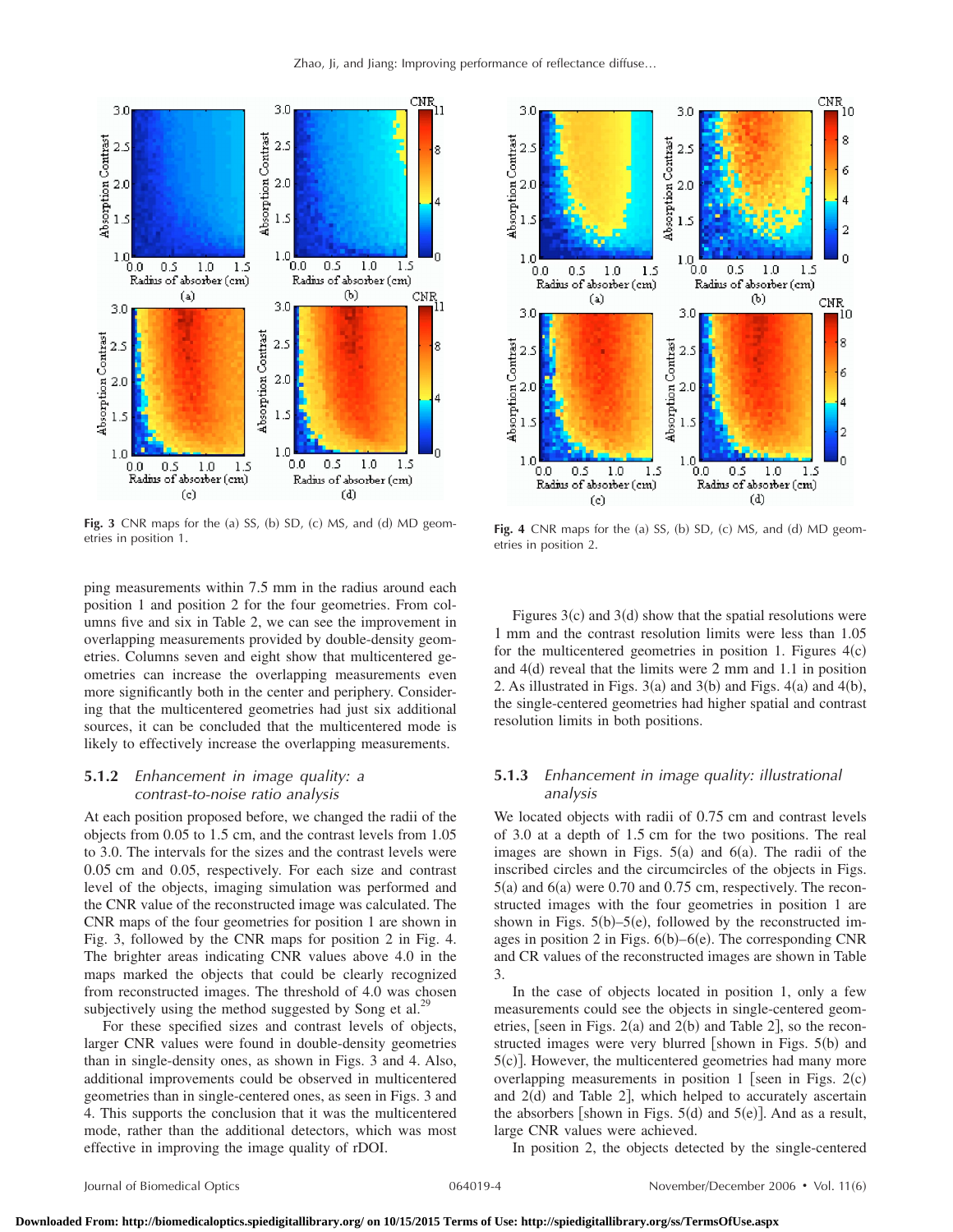Zhao, Ji, and Jiang: Improving performance of reflectance diffuse…



**Fig. 5** The (a) true image and the reconstructed images using (b) SS, (c) SD, (d) MS, and (e) MD geometries in position 1. The objects were located 1.5 cm deep in a semi-infinite model. The black lines indicate the objects detected using the half-maximum method. The CNR and CR values are shown in Table 3.



Fig. 6 The (a) true image and the reconstructed images with the (b) SS, (c) SD, (d) MS, and (e) MD geometries in position 2. The objects were located 1.5 cm deep in a semi-infinite model. The black lines indicate the objects detected using the half-maximum method. The CNR and CR values were shown in Table 3.

Table 3 The CNR and CR values of reconstructed images from the SS, SD, MS, MD, and rectangular geometries with objects located at 1.5 cm depth in a semi-infinite model.

|                | P <sub>1</sub> |           |           |           |             | P <sub>2</sub> |           |           |           |             |
|----------------|----------------|-----------|-----------|-----------|-------------|----------------|-----------|-----------|-----------|-------------|
| Geometry       | SS             | <b>SD</b> | <b>MS</b> | <b>MD</b> | Rectangular | SS             | <b>SD</b> | <b>MS</b> | <b>MD</b> | Rectangular |
| <b>CNR</b>     | 2.52           | 2.89      | 10.22     | 10.37     | 4.94        | 4.99           | 6.60      | 8.43      | 9.17      | 4.38        |
| $R_{ins}$ (cm) | 1.70           | 1.60      | 0.70      | 0.70      | 0.85        | 0.65           | 0.55      | 0.75      | 0.75      | 1.20        |
| $R_{cir}$ (cm) | 2.45           | 2.20      | 0.75      | 0.75      | 1.20        | 1.25           | 1.05      | 0.85      | 0.80      | 1.50        |
| <b>CR</b>      | 0.44           | 0.38      | 0.07      | 0.07      | 0.41        | 0.92           | 0.91      | 0.13      | 0.07      | 0.25        |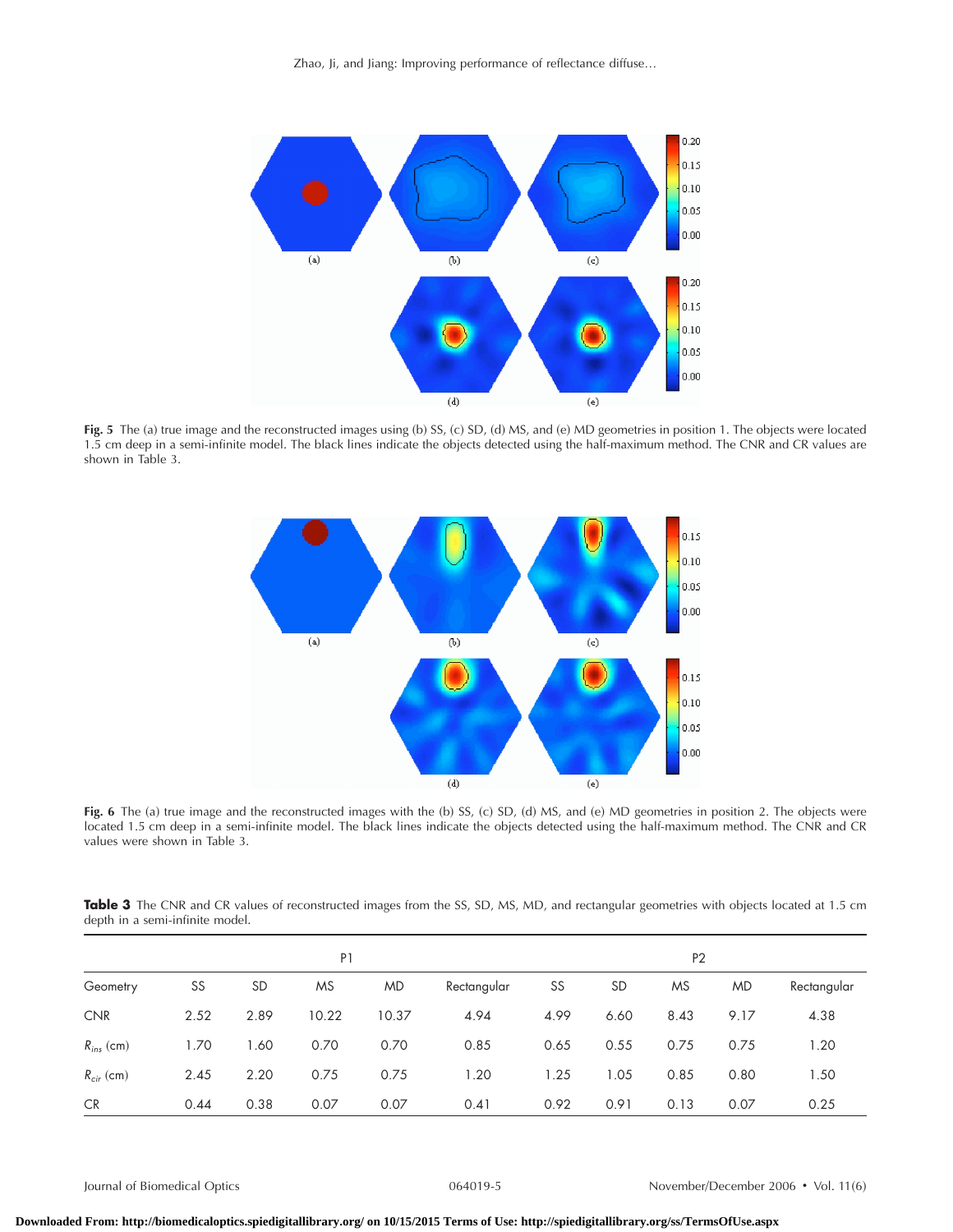

**Fig. 7** Reconstructed images using the (a) SS, (b) SD, (c) MS, and (d) MD geometries in position 1. Also the reconstructed images using (e) SS, (f) SD, (g) MS, and (h) MD in position 2. The absorbers were located 2.0 cm deep in the semi-infinite model. The black lines indicate the objects detected using the half-maximum method. The CNR and CR values are shown in Table 4.

geometries were localized compared to the blurred objects in position 1, as shown in Figs.  $6(b)$  and  $6(c)$ . However, the reconstructed objects were clearly oval shaped rather than circular and large CR values were obtained, as can be seen in Table 3. However, in the multicentered geometries, with increased densities of measurements [seen in Figs.  $2(c)$  and  $2(d)$ and Table 2, the shapes of the detected objects were clearly more nearly accurate [as in Figs.  $6(d)$  and  $6(e)$  and Table 3].

#### **5.2** *Image Quality at Different Depths*

The absorbers were located 2.0 cm deep in the semi-infinite model. The reconstructed images for the four geometries are shown in Fig. 7. The corresponding CNR and CR values are shown in Table 4. A decrease in CNR values can be observed by comparing Table 3 with Table 4. The reconstructed images with the multicentered geometries were a little more blurred in Fig. 7 than those in Figs. 5 and 6. However, much better image quality could be obtained when comparing the reconstructed images with multicentered geometries to those with single-centered ones, as can be seen in Table 4 and Fig. 7. This indicated that the proposed multicentered geometries could achieve better image quality than single-centered ones both in depths of 1.5 and 2.0 cm.

## **5.3** *Comparing Multicentered Geometries to Previous Geometries*

To compare the image quality of the proposed multicentered geometries to previous ones done by other researchers, we compared ours with rectangular geometry, which has been demonstrated to have the best overlapping measurements and image quality of all the previously reported geometries used in  $r$ DOI. $^{21}$ 

As seen in Fig. 8(b), rectangular geometry could achieve a maximum of nine overlapping measurements, and the mean overlapping measurements in positions 1 and 2 were 5.64 and 4.45, respectively. This indicates that the number of overlapping measurements in the rectangular geometry were much fewer than the number in our multicentered geometries. The reconstructed images from the rectangular geometry in Figs. 8(d) and 8(f) had smaller CNR values and larger CR values compared with those of multicentered geometries, as seen in Table 3. This also indicates that our multicentered geometries could achieve better image quality than rectangular geometry.

We reconstructed the images with the rectangular geometry and absorbers located 2.0 cm deep in the semi-infinite model. The corresponding CNR and CR values are shown in Table 4. Smaller CNR values and larger CR values can be found in Table 4 when comparing rectangular to multicen-

Table 4 The CNR and CR values of reconstructed images using the SS, SD, MS, MD, and rectangular geometries with objects located at 2.0 cm depth in a semi-infinite model.

|                | P <sub>1</sub> |           |           |           |             |      | P <sub>2</sub> |      |           |             |  |
|----------------|----------------|-----------|-----------|-----------|-------------|------|----------------|------|-----------|-------------|--|
| Geometry       | SS             | <b>SD</b> | <b>MS</b> | <b>MD</b> | Rectangular | SS   | <b>SD</b>      | MS   | <b>MD</b> | Rectangular |  |
| <b>CNR</b>     | 0.87           | 2.29      | 6.62      | 7.13      | 4.14        | 3.73 | 3.92           | 5.31 | 5.89      | 3.92        |  |
| $R_{ins}$ (cm) |                | 1.15      | 0.90      | 0.90      | 1.20        | 0.75 | 0.80           | 0.90 | 0.80      | 1.30        |  |
| $R_{cir}$ (cm) |                | 1.85      | 1.00      | 0.95      | 1.50        | 1.15 | 1.15           | 1.00 | 0.90      | 1.60        |  |
| <b>CR</b>      |                | 0.61      | 0.11      | 0.06      | 0.25        | 0.53 | 0.44           | 0.11 | 0.13      | 0.23        |  |

Journal of Biomedical Optics 064019-6 November/December 2006 Vol. 116-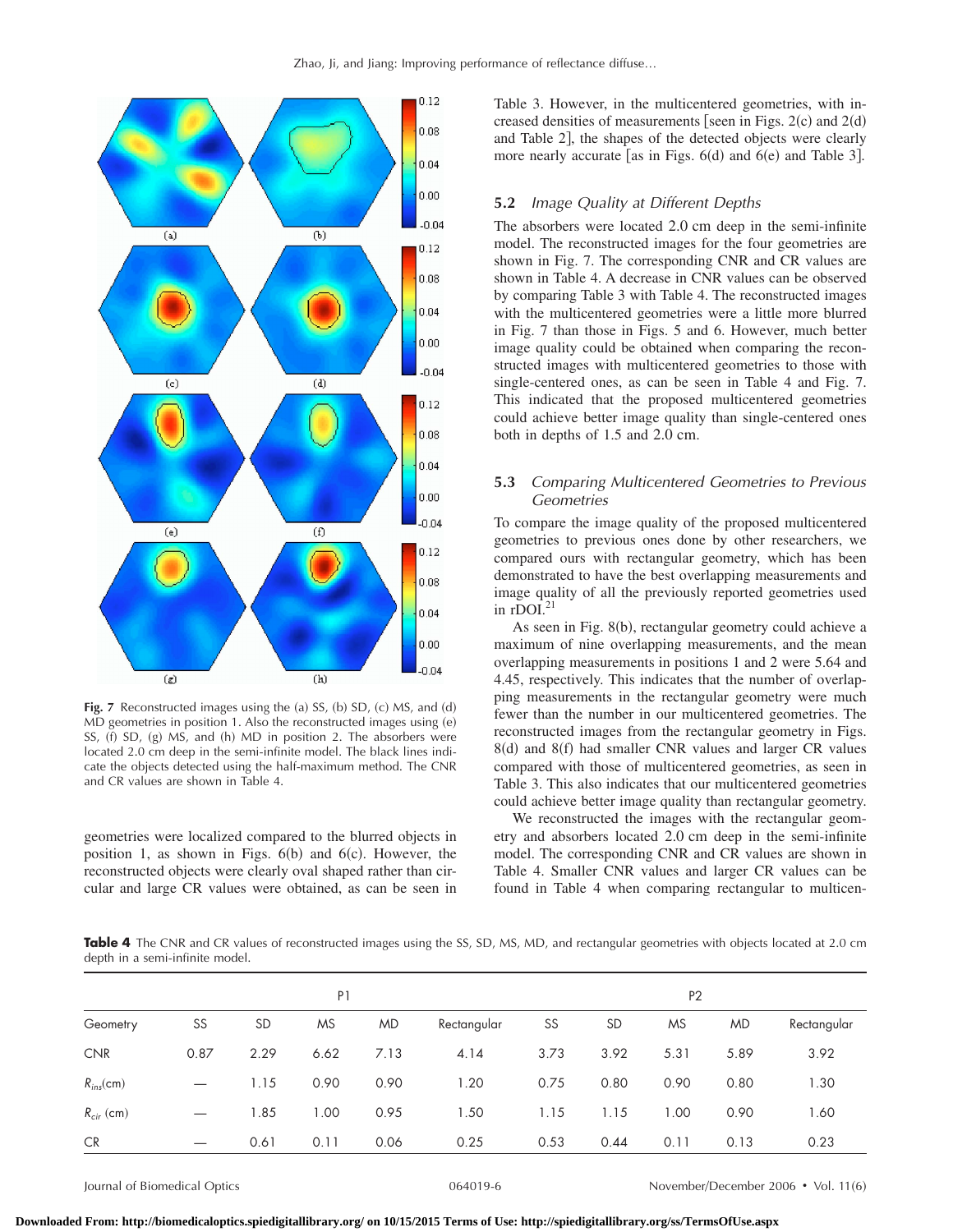

**Fig. 8** The (a) rectangular geometry and its (b) overlapping map together with the real images in (c) position 1 and (e) position 2 and the reconstructed images in (d) position 1 and (f) position 2. The black lines in the reconstructed images indicate the objects detected using the half-maximum method. The CNR and CR values are shown in Table 3.

tered geometries. This indicates that the proposed multicentered geometries are better than rectangular geometry both in depths of 1.5 and 2.0 cm.

## **6 Preliminary Experimental Results**

We confirmed our theoretical results by experiments using a CW5 instrument. Following a complete description of the experiments, written informed consent was obtained from a single human subject before the initiation of the experiments. These experiments were ethically approved by the Institutional Review Board at the Institute of Automation, Chinese Academy of Sciences. In the experiments, sources 1 in the multicentered and single-centered geometries were put on C3 in the EEG 10–20 system. The subject was asked to tap the right hand for 30 s, followed by 30 s of rest. Data collection lasted 420 s.

The data collected throughout the 420 s were averaged per minute to achieve averaged data for 60 s. The mean values of the first 30 s were viewed as  $\Phi$  and those of the last 30 s were viewed as  $\Phi_0$ . The images of  $\Delta \mu_a$  were then reconstructed using Eqs. (2) and (3). As shown in Fig. 9, the reconstructed images with multicentered geometries were much clearer than



**Fig. 9** Reconstructed images using the (a) SS, (b) SD, (c) MS, and (d) MD geometries from the experiments on a human subject.

those with the single-centered ones. As can be seen in Fig. 9, the areas of the reconstructed activations were 470 and 237 mm2 from the MS and MD geometries.

During the experiments, the sources in the proposed multicentered geometries could be turned on simultaneously. As seen in Figs. 1(c) and 1(d), every detector would have no more than two measurements with separations shorter than 3.0 cm. Since the signals decreased rapidly for longer separations, the total power of the signals received by the detectors would be low. The lower signal power made it possible for the detectors to undergo amplification to maintain a good SNR.

Among the 168 measurements using the MD geometry, there were only three measurements that had an SNR of less than 100 during the experiments. When placed on a human head, the deformation of the multicentered geometries was small, and the optodes were able to contact tightly with the scalp, which also helped to achieve a good SNR.

# **7 Discussion**

In rDOI, the quality of the reconstructed objects is primarily determined by the different types and degree of overlap of the measurements that are sensed by the absorbers. In locations with few overlapping measurements, absorbers with different shapes would influence the same or similar numbers of measurements. Since the overlapping areas of these measurements would remain unchanged, the reconstructed objects would appear to have the same shapes. However, using dozens of measurements sensitive to the objects, the image quality could become satisfactory in most cases.

The multicentered geometries were quite variable in practice. The distances from the centers to the sources and to the detectors were both alterable, and even the shape of hexagons could be easily changed to other polygons. The multicentered geometries that we propose were designed to be connected with each other to cover larger regions. After being linked, the image quality in the peripheral regions could be further improved.